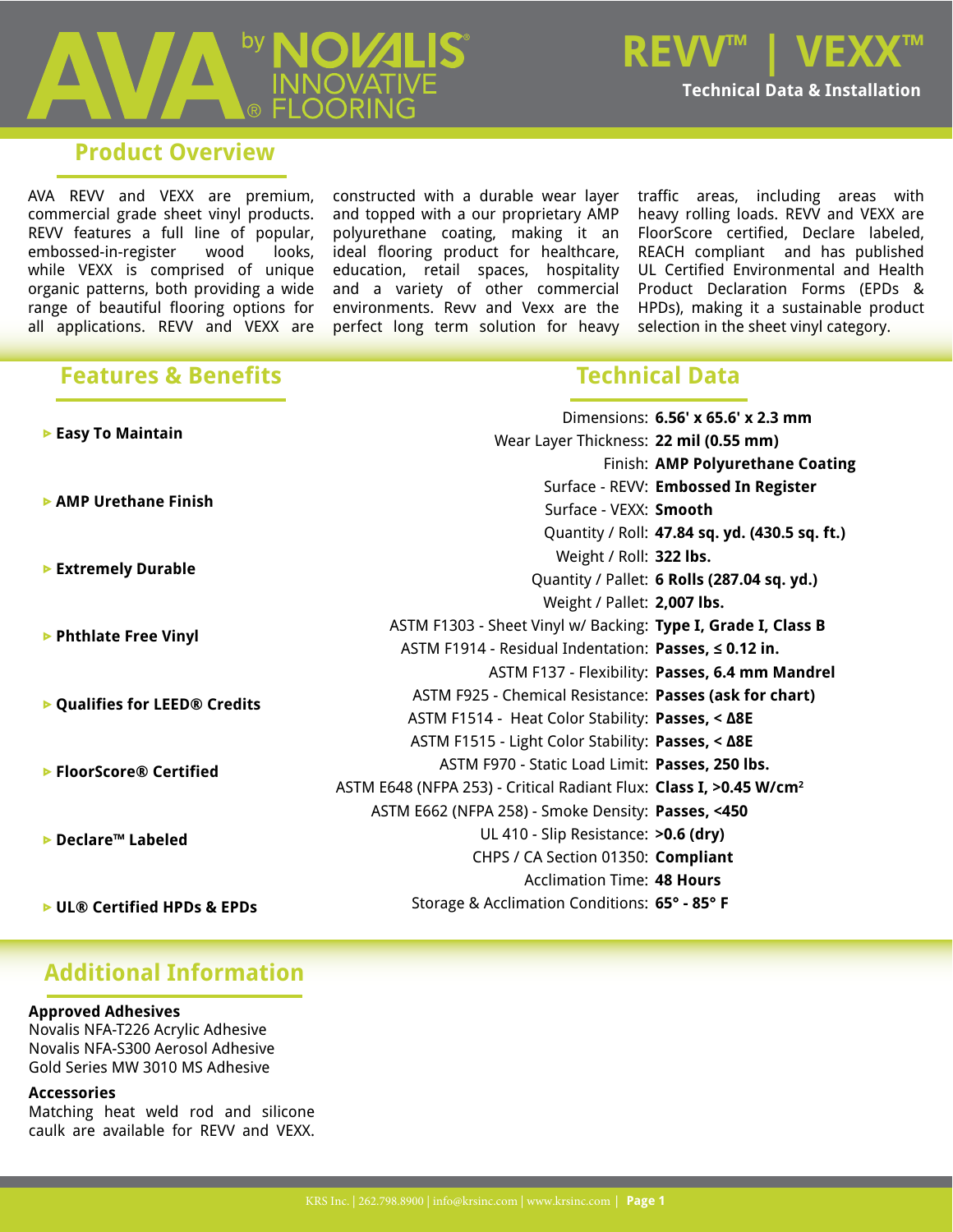

### **REVV™ | VE**

#### **Technical Data & Installation**

#### **1. PRE-INSTALLATION**

- Consult all associated product literature concerning adhesive installation, maintenance and warranty prior to installation of flooring.
- Allow all trades to complete work prior to installation.
- Deliver all materials to the installation location in its original packaging with labels intact.
- Do not stack pallets to avoid damage.
- Remove all plastic and strapping from product after delivery.
- Remove rolls from pallet and store upright with the cap-end down to prevent distortion and compression until ready for installation.
- Ensure that all adhesives intended for installation are approved for use with flooring material.
- Ensure HVAC system is operational and fully functioning at normal operating conditions.
- Ensure installation area and material storage conditions are between 65° F (19° C) and 85° F (30° C) and 45% and 55% RH for at least 72 hours before, during and continuously after installation.
- Protect installation area from extreme climate changes, such as heat, freezing and humidity, as well as direct sunlight for at least 72 hours before, during and after installation.
- Ensure all substrate preparation and moisture testing requirements have been performed, read and/or understood by all interested parties.
- Do not proceed with installation until all conditions have been met.

#### **2. PRODUCT LIMITATIONS**

Do not install materials directly over existing adhesive, adhesive residue, existing resilient flooring, hardwood flooring, cork flooring, rubber flooring or asphaltic materials. Do not install in areas that may be subjected to sharp, pointed objects, such as stiletto heels, cleats or spikes. Do not allow product to be directly exposed to extreme heat sources, such as radiators, ovens or other high-heat equipment. Do not install outdoors or in areas that may be exposed to repeated and sustained UV light, as product may fade, discolor or experience excessive movement. When installed beneath hospital beds or in areas that may be exposed to heavy rolling loads, the S300 Aerosol Adhesive or the MW 3010 MS Adhesive must be used. Material may be susceptible to staining from rubber tires, casters or rubber-backed walk-off mats, as well as harsh disinfectants, cleaning agents, dyes or other harsh chemicals – ensure all chemicals and materials that may come in contact with flooring surface will not stain, mar or otherwise damage the flooring material prior to use.

#### **3. SUBSTRATE PREPARATION**

All substrates must be prepared according to ASTM F710, as well as all other applicable ASTM, ACI and RFCI guidelines. Substrates must clean, smooth, permanently dry, flat, and structurally sound. Substrates must be free of visible water or moisture, dust, sealers, paint, sweeping compounds, curing compounds, residual adhesives and adhesive removers, concrete hardeners or densifiers, solvents, wax, oil, grease, asphalt, visible alkaline salts or excessive efflorescence, mold, mildew and all other extraneous coating, film, material or foreign matter.

All substrates must have all existing adhesives, incompatible materials, contaminants or bond-breakers mechanically removed via scraping, sanding or grinding prior to adhesive installation. In extreme situations, shotblasting may be required. Mechanical preparation must expose at least 90% of the original substrate. Following cleaning and removal, all substrates must be vacuumed with a flat vacuum attachment or damp mopped with clean, potable water to remove all surface dust. **Sweeping without vacuuming or damp mopping will not be acceptable.** 

All porous substrates must be tested per ASTM F3191 to confirm porosity. All substrates that do not meet porosity requirements are considered non-porous. Ensure that all non-porous substrates are not contaminated with aforementioned contaminates and that all installation guidelines for non-porous substrates are followed. It is recommended that all substrates have a floor flatness of FF32 and/or a flatness tolerance of 1/8" in 6' or 3/16" in 10'. Substrates that do not meet this requirement should have a compatible cementitious patch or selfleveling underlayment installed to flatten the installation area.

Do not use solvent/citrus based adhesive removers prior to installation. Follow The Resilient Floor Covering Institute's (RFCI) "Recommended Work Practice for Removal of Existing Floor Covering and Adhesive", and all applicable local, state, federal and industry regulations and guidelines. When removing asbestos and asbestos containing materials, follow all applicable OSHA standards.

#### **CEMENTITIOUS SUBSTRATES**

All cementitious substrates, including self-leveling underlayments, must have a minimum compressive strength of 3000 PSI and be prepared in accordance with ASTM F710 and ACI 302.2R. When flooring is being installed directly over concrete, surfaces that have an ICRI Concrete Surface Profile (CSP) of 5 or more should be smoothed with a selfleveling underlayment or a cementitious patch to prevent imperfections from telegraphing through flooring materials. On or below grade concrete must have a permanent, effective moisture vapor retarder installed below the slab.

New or existing concrete substrates on all grade levels must be tested in accordance with ASTM F2170, using in situ Probes, to quantitatively determine relative humidity no more than one week prior to the installation.

#### **Moisture Limits**

#### **NFA-T226 Acrylic Adhesive**

- 85% RH
- 5 lbs. MVER

#### **NFA-S300 Aerosol Adhesive**

- 90% RH
- 9 lbs. MVER

#### **MW 3010 MS Adhesive**

- 95% RH
- 8 lbs. MVER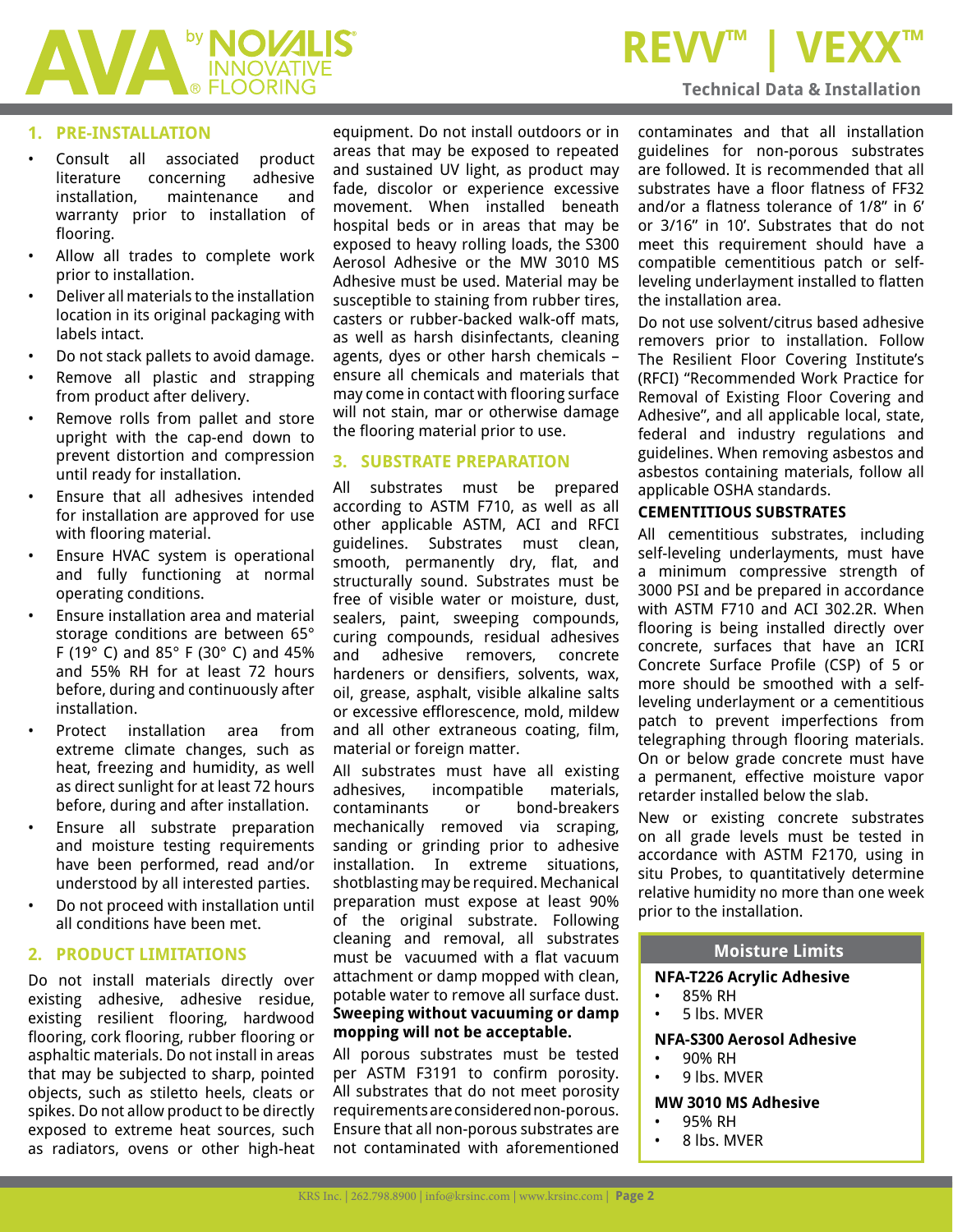# AVA <sup>by</sup> NOVALIS

In addition to ASTM F2170 Relative Humidity Testing, existing concrete that has previously had floor covering installed on all grade levels must be tested in accordance with ASTM F1869, using Calcium Chloride test kits, to quantitatively determine the Moisture Vapor Emissions Rate (MVER) of the concrete.

If ASTM F2170 or ASTM F1869 test results exceed the prescribed limits, a moisture mitigation product must be installed prior to proceeding with installation. Do not install flooring until moisture testing has been conducted per the appropriate standard and/or moisture mitigation has been installed and is dry to the touch. Do not install flooring in below grade areas when hydrostatic pressure is visible or suspected.

#### **LIGHTWEIGHT/GYPSUM SUBSTRATES**

Lightweight or gypsum substrates must have a minimum compressive strength of 2000 PSI when installed over a wood substrate or 3000 PSI when installed over a concrete substrate. Lightweight or gypsum substrates must be installed and prepared in accordance with ASTM F2419 or ASTM F2471, respectively. Lightweight or gypsum substrates that do not meet these requirements should be strengthened with a compatible repair product to improve the compressive strength of the substrate. Substrate must be structurally sound and firmly bonded to subfloor. All cracked or fractured areas must be removed and repaired with a compatible repair product. New or existing substrates may require a sealant or primer be installed prior to resilient floor installation. Follow the substrate manufacturer's recommendations regarding preparation for resilient flooring.

#### **WOOD SUBSTRATES**

Wood substrates must be compliant with and prepared in accordance with ASTM F1482. Wood substrates should be of double layer construction with a recommended total thickness of 1" or more (depending on federal, state and local building codes). For standard installations, the top layer must be an APA Underlayment Grade plywood or

equivalent with a minimum thickness of 1/4". Plywood must be smooth, free of knots or voids and fully sanded. When floors may be subjected to moisture, use an APA approved exterior grade plywood. Other wood subfloor materials, such as CDX, OSB, lauan, particleboard, chipboard, fiberboard or cementitious tile backer boards, are not acceptable substrates. Do not use preservativetreated and fire-retardant plywood, as some may be manufactured with resins or adhesives that may cause discoloration or staining of the flooring. Do not install flooring directly over solid or engineered hardwood flooring without first installing plywood or a suitable cementitious repair product at a minimum thickness of 1/4" over the hardwood flooring.

Wood subfloor deflection, movement, or instability may cause the flooring installations to release, buckle or deform. As such, do not use a plastic or resin filler to patch cracks. Do not use cement or rosin coated nails and staples or solventbased construction adhesives to adhere the plywood. Do not install resilient flooring directly over a sleeper system (wood subfloor over concrete) or Sturd-I-Floor panels.

#### **RESINOUS SUBSTRATES**

When installing directly over a resinous products, such as an epoxy coating, ensure the coating is dry to the touch and has cured for the prescribed length of time. Substrate must be clean, dry, sound and free of contaminates. Be sure to follow adhesive installation procedures and trowel sizes for nonporous substrates. This may require abrasion of the resinous coating.

#### **METAL SUBSTRATES**

Metal substrates must be thoroughly sanded/ground to remove all residue, oil, rust and/or oxidation. Substrate must be smooth, flat and sound prior to installation. When installing in areas that may be subject to topical water, moisture and/or high humidity, an anti-corrosive coating should be applied to protect metal substrate. Contact a local paint or coating supplier for coating recommendations. Install flooring material within 12 hours after sanding/grinding to prevent re-

## **REVV™ | VE**

#### **Technical Data & Installation**

oxidation. Deflection in the metal floor can cause a bond failure between the adhesive and the metal substrate. Be sure to follow installation procedures and trowel sizes for non-porous substrates.

#### **EXISTING FLOORING SUBSTRATES**

Do not install over existing flooring substrates without fully isolating the existing flooring with approved plywood, underlayments, patches or repair products.

#### **RADIANT HEATING SUBSTRATES**

When installing flooring over a substrate that contains a radiant heating system, ensure the radiant heat is no higher than 70° F (21° C) 48 hours prior to and during the entire installation. 48 hours after installation, the radiant heat may be gradually increased over the course of 24 hours, until normal operating temperature is reached. Ensure the temperature of the radiant heating system does not exceed 85° F (29.5° C) and avoid making abrupt changes in radiant heating temperature.

#### **SOUND CONTROL SUBSTRATES**

Do not install REVV or VEXX over sound control mats or underlayments, including foam, recycled rubber and/or cork-based products.

#### **For more information, please see the AVA Sound Control technical bulletin.**

#### **4. CONSTRUCTION JOINTS & CRACKS**

All cracks, construction joints and other voids, as well as the areas surrounding them, must be clean and free of dust, dirt, debris and contaminants. All minor cracks 3/64" wide or less must be repaired with a compatible cementitious patch.

Due to the dynamic nature of concrete, manufacturer cannot warranty installations directly over construction joints (such as control cuts or saw joints), expansion joints, cracks or other voids wider than 3/64". Construction joints, expansion joints or cracks wider than 3/64" must have a suitable crack repair or joint repair system installed per the below recommendations.

All expansion joints should have a suitable expansion joint covering system installed to allow for expansion and contraction of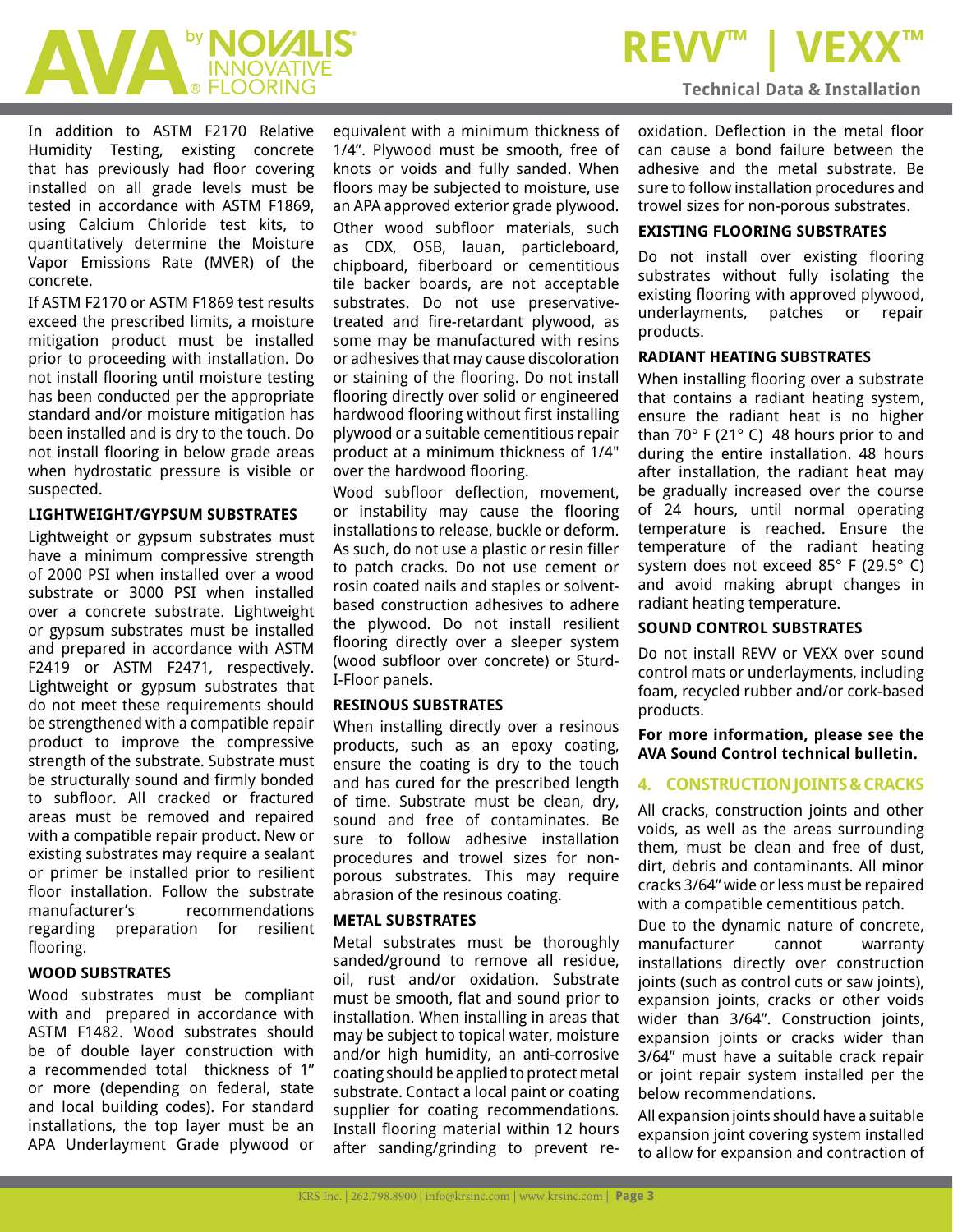## **MALLIS**

**REVV™ | VE** 

the joint. To treat expansions joints where an expansion joint covering system can't be installed or to treat through cracks (depth at least 75% of the thickness of the concrete), chase joint or crack with a suitable saw or grinder and open to a minimum width of ¼". Be sure to clean all dust, dirt and debris from crack. Joints and cracks should then be sealed with a suitable, elastomeric caulk designed for use in expansion joints. Install a closedcell backer rod at prescribed depth and follow all caulk manufacturer's instructions for installation. Ensure surface is troweled flush with surface of concrete.

To treat construction joints and surface cracks over 3/64", chase joint or void with a suitable saw or grinder and clean all dust, dirt and debris from crack. Fill entire crack with a rigid crack treatment designed for use in construction joints or cracks. Follow material manufacturer's instructions for installation. Ensure surface is troweled flush with surface of concrete.

**Consult a project engineer or architect prior to treating cracks or joints, especially those that may affect structural integrity (such as expansion joints). Review all manufacturer installation instructions and/or consult manufacturer technical staff for all crack or joint filling products prior to treating construction joints and cracks.**

#### **5. SHEET PREPARATION**

Ensure substrate is clean, dry, flat, sound and suitably prepared prior to installation, as manufacturer is not responsible for substrates that have not been properly prepared and tested for moisture.

Ensure rolls are stored upright, with the cap-end down, to prevent distortion and compression of the material. Use an infrared thermometer to ensure the temperature of the material is within the installation condition requirements.

Prior to installation, confirm material installation pattern and direction per design specifications or work order. Inspect all mater prior to and during installation to verify that there are no

visible defects, damages or excessive shading variations. Avoid blending materials from different lots within the same room, as minor variations in color, texture or sheen may occur. Some flooring products, colors and textures have latent and acceptable color and shade variations. If there are concerns regarding shade or color variation, do not install material and consult a sales representative and manufacturer's technical staff. **Material installed with obvious visual defects will not be covered under warranty**.

Find the center of the installation area and square the area using the 3-4-5 squaring rule or similar method to aid in establishing an installation starting line. Do not overlap flooring seams with any seams in the substrate.

Once seam location is established, layout and rough cut sheets from the roll - allow for 3" - 6" of excess material. Rolls should be laid out and installed in sequence. following the numeric order of the rolls. When cutting sheets from a roll, be sure to turn every other sheet by 180° so that sheets are alternating in direction.



Overlap seams by at least ¾" per edge, accounting for designs that may require pattern-matching. For larger installation areas where head seams will be created, ensure head seams are staggered by 3' – 4', depending on room size and sheet length. Material that has been cut towards the inside end of the roll may retain some roll memory - when visible, back-roll the ends of the affected sheet to ensure the material lays flat during installation.

**Technical Data & Installation**

#### **6. SEAM TRIMMING & CUTTING**

Prior to final installation and heatwelding, the edge of each sheet must be trimmed by 1/2". Using a utility knife and a straight edge or a selvage edge trimmer, trim the bottom sheet to create a clean, straight edge. Ensure that knife blades are sharp, straight and vertical and avoid stretching or shifting material while trimming.

Once the bottom sheet is trimmed, use a hinge scriber or selvage edge trimmer to scribe and cut the top sheet. Once trimmed, remove scrap and check the seam - seams should be tight, but not over-compressed. Leave at least one seam un-trimmed so that adjustments can be made during installation, if needed.

When working in smaller areas, perimeter sheets, ends, borders and other specialty pieces can be cut prior to apply adhesive to fit snugly against or around walls, thresholds, transition strips, fixtures and other protrusions or accessories. Avoid forcing material tightly against vertical surfaces, as material may buckle. For larger installations, wait until adhesive installation

#### **7. SHEET INSTALLATION**

Ensure adhesive is approved for use with flooring material and the proper trowel type and size is used, as manufacturer is not responsible for all adhesion issues related to improper adhesive selection or usage.

Once all but the final seams have been cut, carefully fold back half of material and clean the substrate again prior to adhesive application. Apply adhesive according to instructions for specific product in use. When necessary, use weights (such as unused adhesive pails) to hold material back while adhesive flashes. Pay close attention to flash times and working times in order to avoid installing into adhesive that is too wet or dry.

Once adhesive has been applied and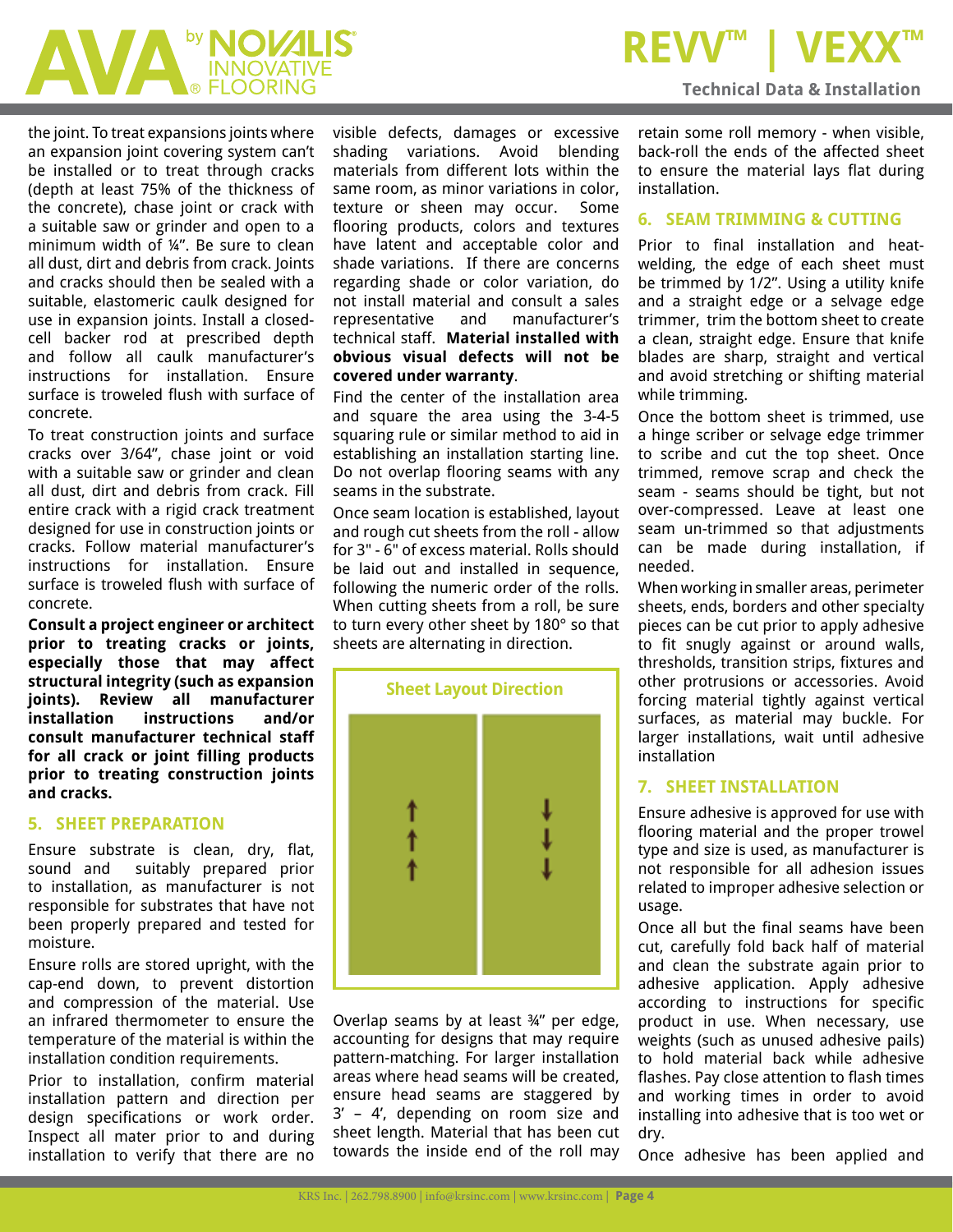### **REVV™** | VEX

#### **Technical Data & Installation**

AVA <sup>by</sup> NOVALIS'

flashed, carefully roll material back into the adhesive to avoid trapping air between the adhesive bed and the material. Leave a 1/64" (0.4 mm) gap between sheets, in order to create a path for the heat-weld grooving tool wheel to follow. Do not exceed gap width to prevent issues with seam integrity and strength.

Roll installation area with a 3 section, 100 lb. roller within 15 minutes of installation, crossing in a perpendicular direction after initial roll. Re-roll material 30-60 minutes after initial roll. Proceed with the installation in this manner for all remaining sheets, taking special care to ensure there is no adhesive overlap. Replace trowels and applicators at recommended intervals to maintain proper trowel ridge and spread rate.

If adhesive is oozing out of seams or material is shifting excessively, adhesive may be too wet for installation. Review open times and allow adhesive to flash longer prior to installing material into adhesive. Clean excessive adhesive or adhesive residue from the surface of the material according to the adhesive's cleaning instructions.

When installing into adhesive using a wet-set method, avoid walking or working on material until adhesive has cured for light foot traffic. Working on material that is installed into wet adhesive could cause adhesive to displace. When working off of material is not possible, use a kneeling board or equivalent to disperse weight evenly and prevent adhesive displacement.

To prevent movement, dust, dirt, debris and topical moisture in or around seams, use a multi-purpose masking tape intended for flooring and hard surfaces. If being installed in a wet area, seal the perimeter with a 100% silicone antimicrobial caulk.

#### **8. FLASH-COVE INSTALLATION**

When requested or required, sheet vinyl can be flash coved  $\leq$  6" up the wall. Flash-coving should only be attempted by installers with experience and/or training. Install an appropriate cove cap (1 1/8" radius) and cove stick according the manufacturer's instructions, in order to protect the flooring edge and provide

a suitable radius for flashing. Ensure the cove stick is mitered at all corners and cut back at all doorways to provide a smooth transition.

While forming material to the desired radius, measure and cut the edge to meet the cove cap, ensuring material is snug and makes full contact with the cove stick. If the flash cove does not make full contact with cove stick, the material could become damaged over time.

Pattern scribe and cut all difficult fill pieces prior to spreading adhesive. Use the Boot / Mitered Outside Corner method or Butterfly method for creating outside corners. The boot should extend back on the least visible wall at least several inches from the corner. When cutting, avoid damaging all adjacent floor covering and any folded back material.

Use a 3" reinforced double-sided tape to adhere material directly to the cove stick and to the wall and roll with a weighted hand roller.

#### **9. HEAT-WELDING INSTRUCTIONS**

Prior to cutting heat-welding groove, ensure the gap between seams is free of adhesive, dust, dirt, debris and contaminates. Set the groove depth of the electric groover or hand groover to 66% of the total thickness of the material (1/16" or 1.5mm for 2.3mm), in order to create a ~1/8" (3.5mm) wide groove. Be sure to test groover on scrap material to ensure proper depth is achieved.

While grooving, ensure removal is split between each side of the sheet (50% per side) and replace blades when needed. Hand-grooving may be required near walls, fixtures, flash-coving and other vertical surfaces. Remove any and all loose pieces of flooring as well as any other dirt or debris from groove prior to welding.

All seams must be heat welded according to ASTM F1516. Ensure that adhesive has cured for recommended period of time prior to heat-welding, allowing at least 24 hours after installation. Prior to heatwelding, perform a test weld on scrap material that is bonded to a substrate to ensure the temperature and speed are correct. Welding should be performed

with a hot air welding gun set to 600- 650°F (315-350 °C), using a 5 mm weld rod speed nozzle with a narrow heel.

Once the speed and temperature are confirmed, weld each seam and immediately trim using a quarter-moon spatula knife and trim plate or a Mozart trimming knife with a 0.7mm spacer. While welding, ensure that the welding flow or wash is present on both sides of the applied welding rod and that the nozzle is directly over the gap - avoid leaning the nozzle to one side. Do not allow foot traffic or trim welding bead until welding bead has completely cooled ( at least 15 minutes).

After the weld has cooled, use a clean quarter-moon spatula knife with a clean trim plate or a Mozart trimming knife without the spacer to finish trimming the weld. The finished weld must be smooth and flush with the surface of the floor covering.

The weld may be glazed after the final trim in order to reduce maintenance. To glaze the weld, use a hot air welding gun to melt the surface of the trimmed weld rod until glossy, then allow it to cool. While glazing, do not touch the flooring or weld with the hot nozzle to avoid damage. Document finished welds via photograph or video to confirm proper completion.

#### **10. INITIAL MAINTENANCE**

Ensure that adhesive has cured for recommended period of time prior to conducting initial maintenance. Remove all protective coverings prior to cleaning. Sweep, dust mop and/or vacuum flooring to remove all dirt, dust or debris.

Mix a pH neutral, film-free and streakfree cleaner (such as the Hilway Direct Neutral Cleaner) with clean, potable water at an initial cleaning dilution ratio (~1:20 - 1:40 ratio). Use a clean microfiber mop or equivalent to damp mop flooring installation and allow cleaning solution to stand on material for 5-10 minutes. Avoid wet mopping, puddling or pooling cleaning liquid on material.

For heavily soiled floors, Use a lowspeed (180 – 360 RPM) single swing disc scrubber with a 3M 4100 White Polishing